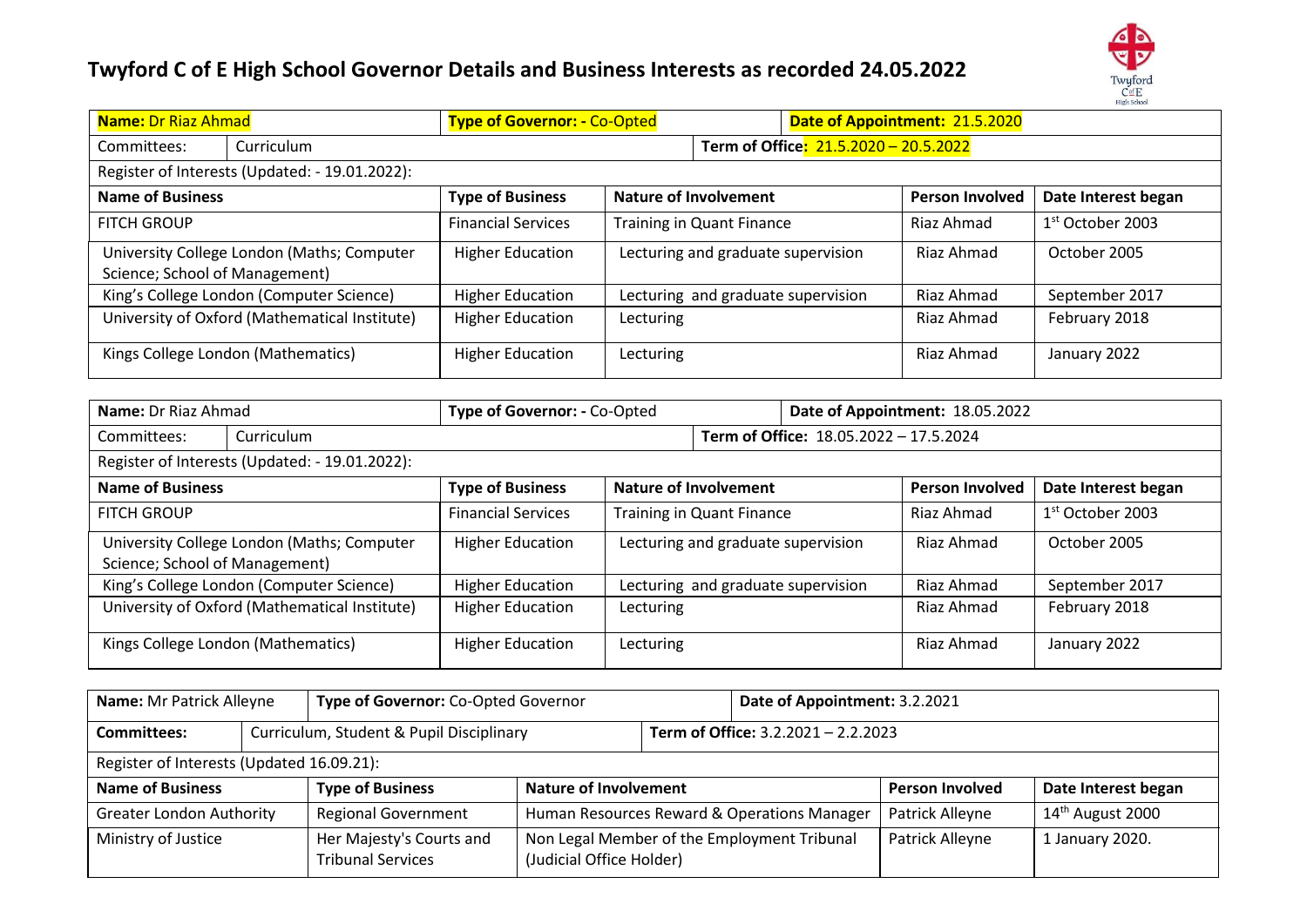

| <b>Name: Mr Patrick Alleyne</b> |                                        | <b>Type of Governor: Co-Opted Governor</b><br>Date of Appointment: 6.2.2019 |                              |  |                                                             |                        |                              |  |  |  |
|---------------------------------|----------------------------------------|-----------------------------------------------------------------------------|------------------------------|--|-------------------------------------------------------------|------------------------|------------------------------|--|--|--|
| Committees:                     |                                        | Curriculum, Student & Pupil Disciplinary                                    |                              |  | Term of Office: 6.2.2019 - 5.2.2021 - END OF TERM OF OFFICE |                        |                              |  |  |  |
|                                 | Register of Interests (Date 9.4.2020): |                                                                             |                              |  |                                                             |                        |                              |  |  |  |
| <b>Name of Business</b>         |                                        | <b>Type of Business</b>                                                     | <b>Nature of Involvement</b> |  |                                                             | <b>Person Involved</b> | Date Interest began          |  |  |  |
| <b>Greater London Authority</b> |                                        | <b>Regional Government</b>                                                  |                              |  | Human Resources Reward & Operations Manager                 | Patrick Alleyne        | 14 <sup>th</sup> August 2000 |  |  |  |
| Ministry of Justice             |                                        | Her Majesty's Courts and<br><b>Tribunal Services</b>                        | (Judicial Office Holder)     |  | Non Legal Member of the Employment Tribunal                 | Patrick Alleyne        | 1 January 2020.              |  |  |  |

| Name: Miss Amarpal Bajwa               | <b>Type of Governor: Staff Governor</b> | Date of Appointment: 14.10.21              |  |  |                        |                     |
|----------------------------------------|-----------------------------------------|--------------------------------------------|--|--|------------------------|---------------------|
| <b>Committees:</b>                     | <b>Student &amp; Pupil Disciplinary</b> | <b>Term of Office: 14.10.21 - 13.10.25</b> |  |  |                        |                     |
| Register of Interests (Date 07.11.21): |                                         |                                            |  |  |                        |                     |
| <b>Name of Business</b>                | <b>Type of Business</b>                 | <b>Nature of Involvement</b>               |  |  | <b>Person Involved</b> | Date Interest began |
| Twyford CofE High School               | High School                             | teacher                                    |  |  | Amarpal Bajwa          | September 2017      |

| Type of Governor: Associate Headteacher<br><b>Name:</b> Miss Karen Barrie          |                                           |        |  | <b>Term of Office: 1.12.2014</b> |  |                        |  |                             |  |
|------------------------------------------------------------------------------------|-------------------------------------------|--------|--|----------------------------------|--|------------------------|--|-----------------------------|--|
| <b>Student and Curriculum</b><br>Committees:                                       |                                           |        |  |                                  |  |                        |  |                             |  |
|                                                                                    | Register of Interests (Updated 16.09.21): |        |  |                                  |  |                        |  |                             |  |
| <b>Type of Business</b><br><b>Nature of Involvement</b><br><b>Name of Business</b> |                                           |        |  |                                  |  | <b>Person Involved</b> |  | Date Interest began         |  |
| <b>Twyford CoE High School</b>                                                     |                                           | School |  | Associate Headteacher            |  | Karen Barrie           |  | $18^{\text{th}}$ April 1988 |  |

| <b>Name: Dr Michael Cross</b><br>Date of Appointment: 18.10.2018<br>Type of Governor: Directors' Representative |                                           |  |                                                                 |                                                       |                                         |  |                        |                     |
|-----------------------------------------------------------------------------------------------------------------|-------------------------------------------|--|-----------------------------------------------------------------|-------------------------------------------------------|-----------------------------------------|--|------------------------|---------------------|
| Committees:                                                                                                     | Curriculum, Pupil Disciplinary            |  |                                                                 |                                                       | Term of Office: 18.10.2018 - 17.10.2022 |  |                        |                     |
|                                                                                                                 | Register of Interests: (Updated 16.09.21) |  |                                                                 |                                                       |                                         |  |                        |                     |
| <b>Name of Business</b>                                                                                         |                                           |  | <b>Type of Business</b>                                         |                                                       | <b>Nature of Involvement</b>            |  | <b>Person Involved</b> | Date Interest began |
| A1/machine learning based data products across<br>Rezatec<br>earth's surface                                    |                                           |  |                                                                 |                                                       | Shareholder                             |  | <b>Michael Cross</b>   | May 2012            |
| <b>Blue Mirror Insights</b>                                                                                     |                                           |  | A1/machine learning based data products -<br>occupation focused | <b>Michael Cross</b><br>April 2017<br><b>Director</b> |                                         |  |                        |                     |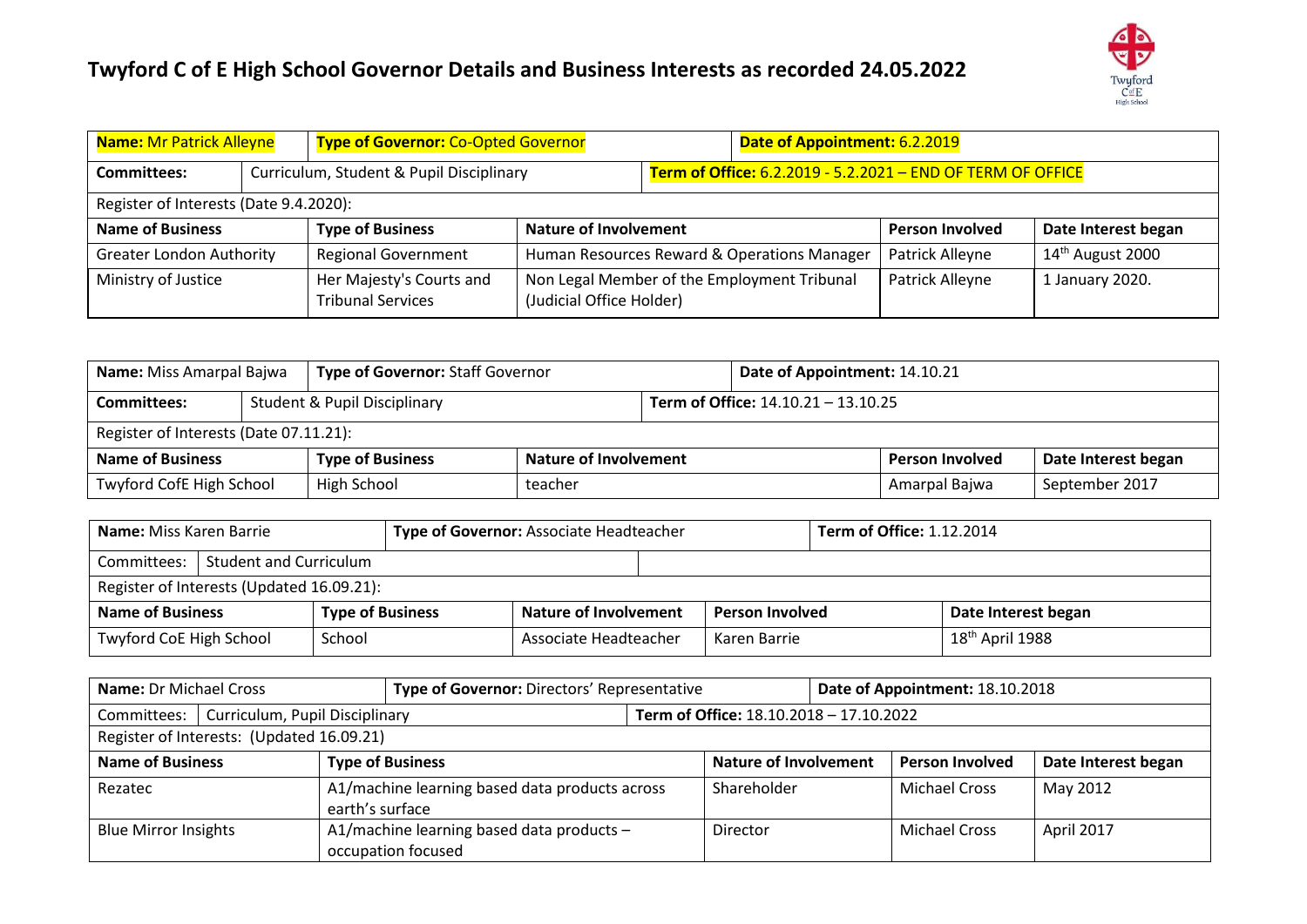

| <b>Name: Dr Michael Cross</b><br>Type of Governor: Directors' Representative             |                        |                         |  |                              |  | Date of Appointment: 18.10.2018 |                     |  |
|------------------------------------------------------------------------------------------|------------------------|-------------------------|--|------------------------------|--|---------------------------------|---------------------|--|
| Term of Office: 18.10.2018 - 17.10.2022<br>Curriculum, Pupil Disciplinary<br>Committees: |                        |                         |  |                              |  |                                 |                     |  |
| Register of Interests: (Updated 16.09.21)                                                |                        |                         |  |                              |  |                                 |                     |  |
| <b>Name of Business</b>                                                                  |                        | <b>Type of Business</b> |  | <b>Nature of Involvement</b> |  | <b>Person Involved</b>          | Date Interest began |  |
| University of Edinburgh                                                                  | University             |                         |  | Regent                       |  | <b>Michael Cross</b>            | 2012                |  |
| UCL                                                                                      | University             |                         |  | Fellow                       |  | <b>Michael Cross</b>            | 1999                |  |
| <b>Cross Salmon Charitable Trust</b><br>at Universities of Edinburgh,<br>Leicester & UCL | Grant awarding charity |                         |  |                              |  | <b>Michael Cross</b>            | 1999                |  |

| <b>Name: Mr Leondre Douglas</b>                                                    |                                                                             |  | <b>Type of Governor: Teaching Staff Governor</b> |                 |  |                              | Date of Appointment: Term of Office ended 19.5.2021 |                     |  |  |
|------------------------------------------------------------------------------------|-----------------------------------------------------------------------------|--|--------------------------------------------------|-----------------|--|------------------------------|-----------------------------------------------------|---------------------|--|--|
| Committees:<br>Student                                                             |                                                                             |  |                                                  |                 |  |                              | Term of Office: 19.5.2017 - 18.5.2021               |                     |  |  |
|                                                                                    | Register of Interests (Date 9.4.2020):                                      |  |                                                  |                 |  |                              |                                                     |                     |  |  |
| <b>Name of Business</b><br><b>Type of Business</b><br><b>Nature of Involvement</b> |                                                                             |  |                                                  |                 |  | <b>Person Involved</b>       |                                                     | Date Interest began |  |  |
|                                                                                    | <b>Twyford CoE High School</b><br>Secondary School<br>Assistant Headteacher |  |                                                  | Leondre Douglas |  | 29 <sup>th</sup> August 2013 |                                                     |                     |  |  |

| <b>Name:</b> Mrs Audrey Fleischer        | <b>Type of Governor: Ealing Deanery</b> | Date of Appointment: 14.10.21     |  |  |                             |                     |
|------------------------------------------|-----------------------------------------|-----------------------------------|--|--|-----------------------------|---------------------|
| - Djoleto                                |                                         |                                   |  |  |                             |                     |
| Committees:                              | <b>Student Pupil Disciplinary</b>       | Term of Office: 14.10.21-13.10.25 |  |  |                             |                     |
| Register of Interests (Date 07.11.2021): |                                         |                                   |  |  |                             |                     |
| <b>Name of Business</b>                  | <b>Type of Business</b>                 | Nature of Involvement             |  |  | <b>Person Involved</b>      | Date Interest began |
| Colt Data Centre Ltd                     | Hyperscale data centre                  | Employee                          |  |  | Audrey Fleischer<br>Djoleto | 23/03/2019          |

| Type of Governor: Parent Governor<br><b>Name:</b> Mrs Rosie Ganne |                                          |                         |                             |                                      |                                       |         | Date of Appointment: 10.12.2021 |                     |  |  |
|-------------------------------------------------------------------|------------------------------------------|-------------------------|-----------------------------|--------------------------------------|---------------------------------------|---------|---------------------------------|---------------------|--|--|
| <b>Curriculum Pupil Disciplinary</b><br>Committees:               |                                          |                         |                             |                                      | Term of Office: 10.12.2021-09.12.2025 |         |                                 |                     |  |  |
|                                                                   | Register of Interests (Date 19.01.2022): |                         |                             |                                      |                                       |         |                                 |                     |  |  |
| <b>Name of Business</b>                                           |                                          | <b>Type of Business</b> |                             | <b>Nature of Involvement</b>         |                                       |         | <b>Person Involved</b>          | Date Interest began |  |  |
| Kings Interhigh School                                            |                                          | UK online School        |                             | <b>Admissions and Career Advisor</b> |                                       |         | Rosie Ganne                     | <b>March 2021</b>   |  |  |
| Firefly Learning                                                  |                                          |                         | <b>LM and Parent Portal</b> |                                      | Head of Marketing and Customer        | Husband |                                 | January 2020        |  |  |
|                                                                   |                                          | Ed Tech                 | <b>Success</b>              |                                      |                                       |         |                                 |                     |  |  |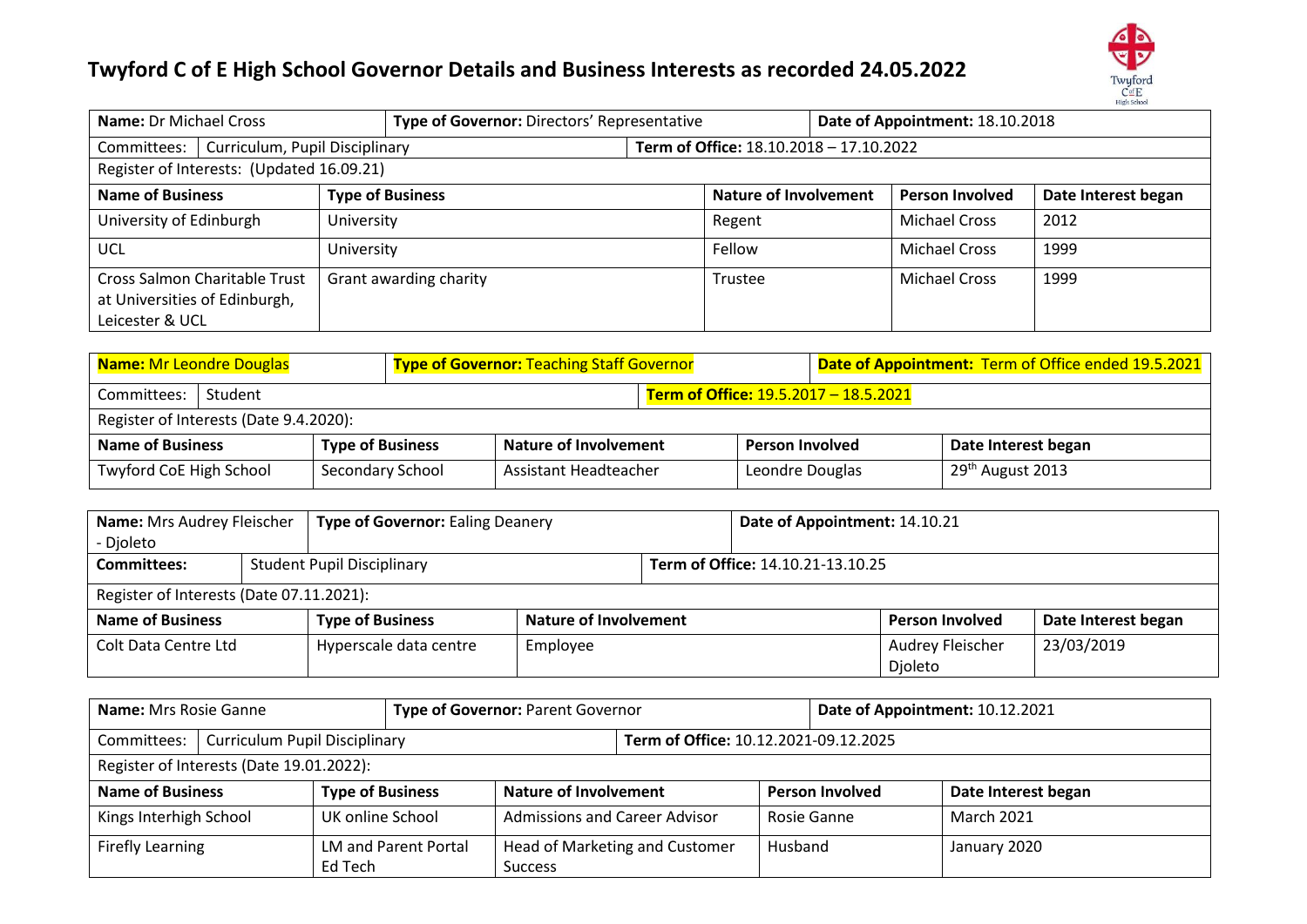# Ð  $\overbrace{\underset{\text{High School}}{\text{Cof E}}}^{\text{Twuford}}$

| <b>Name:</b> Mrs Rosie Ganne          |  | <b>Type of Governor: Parent Governor</b> |          |  | Date of Appointment: 10.12.2021 |      |  |
|---------------------------------------|--|------------------------------------------|----------|--|---------------------------------|------|--|
| Twyford CofE High School<br>Education |  |                                          | Parent   |  | Daughter                        | 2020 |  |
| Twyford CofE High School<br>Education |  | Parent                                   | Daughter |  | 2018                            |      |  |

| <b>Name: Mrs Katherine Forster</b>      |                                          |                         |  | <b>Type of Governor: Parent Governor</b> |                                                             |                                       | Date of Appointment: Term of Office ended 18.5.2021 |                     |  |
|-----------------------------------------|------------------------------------------|-------------------------|--|------------------------------------------|-------------------------------------------------------------|---------------------------------------|-----------------------------------------------------|---------------------|--|
| Committees:                             | <b>Curriculum and Pupil Disciplinary</b> |                         |  |                                          |                                                             | Term of Office: 19.5.2017 - 18.5.2021 |                                                     |                     |  |
| Register of Interests (Date 20.5.2020): |                                          |                         |  |                                          |                                                             |                                       |                                                     |                     |  |
| <b>Name of Business</b>                 |                                          | <b>Type of Business</b> |  | <b>Nature of Involvement</b>             |                                                             |                                       | <b>Person Involved</b>                              | Date Interest began |  |
| The Sunday Times                        |                                          | Newspaper               |  | Journalist                               |                                                             |                                       | Katherine Forster                                   | 23.3.2018           |  |
| Grove Park Primary School               |                                          | Primary School          |  | Parent Governor                          |                                                             |                                       | Katherine Forster                                   | 18.6.2012           |  |
| <b>Sky News</b>                         |                                          | <b>Broadcaster</b>      |  |                                          | <b>Occasional Politics Commentator</b><br>Katherine Forster |                                       |                                                     | 14.1.2019           |  |
| <b>BBC</b>                              | <b>Broadcaster</b>                       |                         |  | <b>Occasional Politics Commentator</b>   |                                                             | Katherine Forster                     | 27.6.2019                                           |                     |  |

| Name: Rev Prof Bryony Franklin             | Type of Governor: Parent Governor       |                                       |  | Date of Appointment: 31.1.2020 - 30.1.2024 |                     |  |  |  |
|--------------------------------------------|-----------------------------------------|---------------------------------------|--|--------------------------------------------|---------------------|--|--|--|
| Student, Pupil Disciplinary<br>Committees: | Term of Office: 31.1.2020 - 30.1.2024   |                                       |  |                                            |                     |  |  |  |
| Register of Interests (Updated 16.09.21):  |                                         |                                       |  |                                            |                     |  |  |  |
| <b>Name of Business</b>                    | <b>Type of Business</b>                 | <b>Nature of Involvement</b>          |  | <b>Person Involved</b>                     | Date Interest began |  |  |  |
| Imperial College Healthcare NHS Trust      | Healthcare                              | <b>Executive Lead Pharmacist</b>      |  | <b>Bryony Franklin</b>                     | May 2000            |  |  |  |
| <b>UCL School of Pharmacy</b>              | <b>Higher Education</b>                 | Professor                             |  | <b>Bryony Franklin</b>                     | May 2000            |  |  |  |
| <b>BMJ Quality &amp; Safety</b>            | Medical Journal                         | $Co$ -Editor – in -Chief              |  | <b>Bryony Franklin</b>                     | Sept 2020           |  |  |  |
| <b>Imperial College</b>                    | <b>Higher Education</b>                 | <b>Visiting Professor</b>             |  | <b>Bryony Franklin</b>                     | 2006                |  |  |  |
| Church of England                          | Church                                  | <b>Ordained Priest</b>                |  | <b>Bryony Franklin</b>                     | June 2019           |  |  |  |
| St Martin's Church West Acton              | Church<br>Trustee (on PCC)              |                                       |  | <b>Bryony Franklin</b>                     | 2010                |  |  |  |
| Voicemoor                                  | Management company for<br>accommodation | <b>Director and Company Secretary</b> |  | Bryony Franklin                            | 2001                |  |  |  |

| Name: Mrs Louise Gibb | <b>Type of Governor:</b> Deanery Synod Governor | <b>Date of Appointment: 8.2.2018</b> |  |
|-----------------------|-------------------------------------------------|--------------------------------------|--|
|                       |                                                 |                                      |  |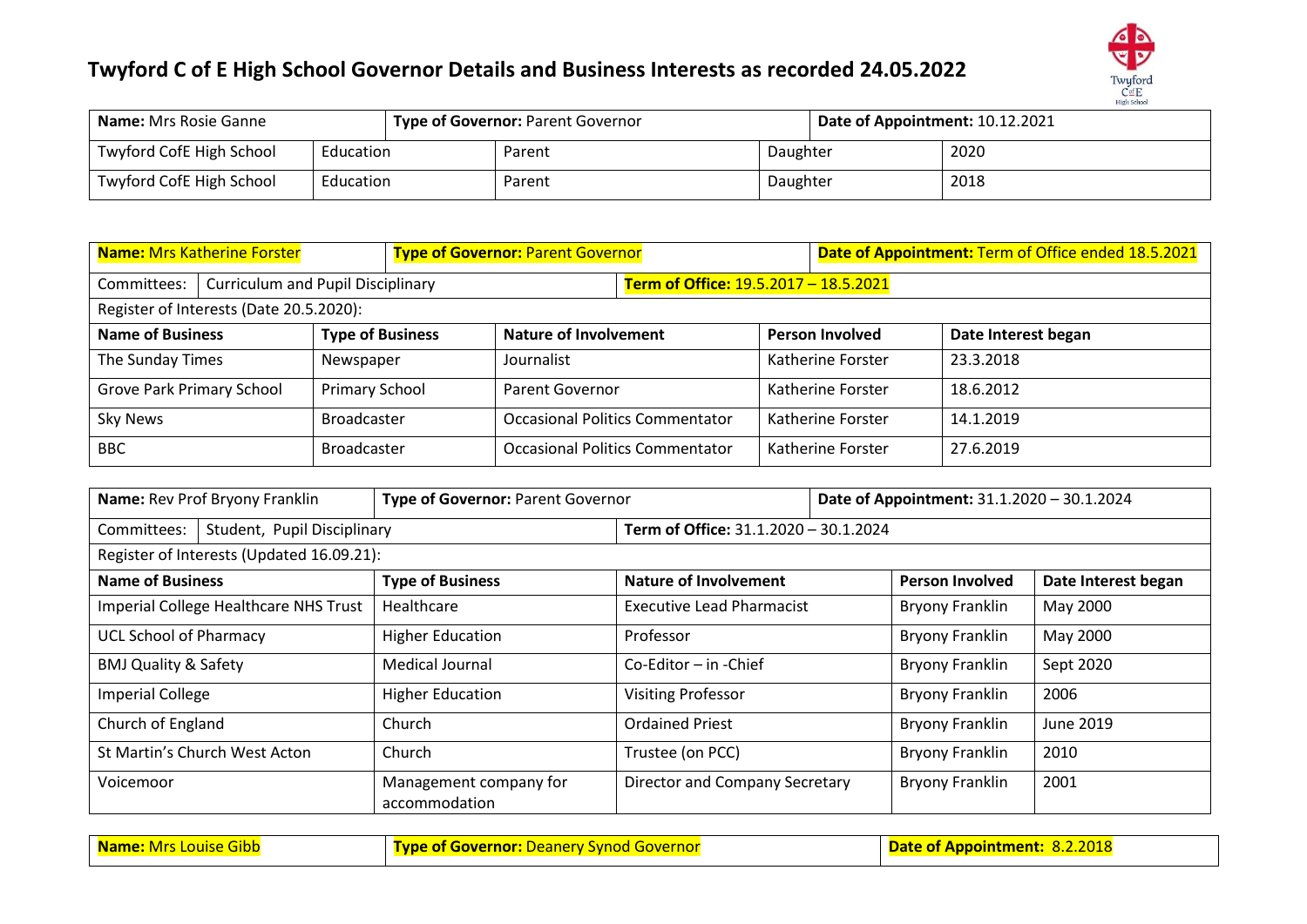

| Committees:                                 |  | Curriculum, Student, Pupil Disciplinary |                              | Term of Office <mark>: 8.2.2018 - 7.2.2022</mark> |                     |  |  |  |  |
|---------------------------------------------|--|-----------------------------------------|------------------------------|---------------------------------------------------|---------------------|--|--|--|--|
| Register of Interests (Updated 16.09.21):   |  |                                         |                              |                                                   |                     |  |  |  |  |
| <b>Name of Business</b>                     |  | <b>Type of Business</b>                 | <b>Nature of Involvement</b> | <b>Person Involved</b>                            | Date Interest began |  |  |  |  |
| William Perkin C of E High School<br>School |  |                                         | Governor                     | lan Gibb (husband)                                | $1st$ June 2012     |  |  |  |  |

| <b>Name:</b> Mrs Louise Gibb                           |  |                         | Type of Governor: Deanery Synod Governor |                        |                                       | Date of Appointment: 24th January 2022 |  |  |  |
|--------------------------------------------------------|--|-------------------------|------------------------------------------|------------------------|---------------------------------------|----------------------------------------|--|--|--|
| Curriculum, Student, Pupil Disciplinary<br>Committees: |  |                         |                                          |                        | Term of Office: 24.01.2022-23.01.2026 |                                        |  |  |  |
| Register of Interests (Updated 16.09.21):              |  |                         |                                          |                        |                                       |                                        |  |  |  |
| <b>Name of Business</b>                                |  | <b>Type of Business</b> | <b>Nature of Involvement</b>             | <b>Person Involved</b> |                                       | Date Interest began                    |  |  |  |
| William Perkin C of E High School                      |  | School                  | lan Gibb (husband)<br>Governor           |                        |                                       | $1st$ June 2012                        |  |  |  |

| Name: Mr Paul Hagger           |                                                 |  | Type of Governor: Bishop's Representative |                                       |                               | Date of Appointment: 1.10.2018 |                |  |  |
|--------------------------------|-------------------------------------------------|--|-------------------------------------------|---------------------------------------|-------------------------------|--------------------------------|----------------|--|--|
| Committees:                    | <b>Curriculum and Pupil Disciplinary</b>        |  |                                           | Term of Office: 1.10.2018 - 30.9.2022 |                               |                                |                |  |  |
|                                | Register of Interests (14.4.2020):              |  |                                           |                                       |                               |                                |                |  |  |
| <b>Name of Business</b>        | <b>Type of Business</b>                         |  | <b>Nature of Involvement</b>              | <b>Person Involved</b>                | Date Interest Began           |                                |                |  |  |
| <b>Twyford CoE High School</b> |                                                 |  | Secondary School                          | Parent                                |                               | child                          | September 2019 |  |  |
| <b>Twyford CoE High School</b> |                                                 |  | Secondary School                          | Parent                                |                               | child                          | September 2019 |  |  |
|                                | Church<br>Member<br><b>Ealing Deanery Synod</b> |  |                                           | Paul Hagger                           | 20 <sup>th</sup> October 2020 |                                |                |  |  |

| Name: Dame Alice Hudson                |                                                               |  | Type of Governor: Director   |  |                                     | Term of Office: -          |                      |  |
|----------------------------------------|---------------------------------------------------------------|--|------------------------------|--|-------------------------------------|----------------------------|----------------------|--|
| Committees:                            |                                                               |  |                              |  |                                     | Signature:                 |                      |  |
| Register of Interests (Date 9.4.2020): |                                                               |  |                              |  |                                     |                            |                      |  |
| <b>Name of Business</b>                | <b>Type of Business</b>                                       |  | <b>Nature of Involvement</b> |  | <b>Person Involved</b>              | Date Interest began        |                      |  |
| Twyford C of E Academies Trust         |                                                               |  | Multi Academy Trust          |  | <b>Executive Headteacher/Parent</b> | Alice Hudson               | $1st$ June 2000      |  |
| Twyford CoE High School                |                                                               |  | Secondary School<br>Parent   |  |                                     | Daughter                   | $1st$ September 2016 |  |
|                                        | William Perkin CoE High School<br>Secondary School<br>Teacher |  |                              |  | Daughter                            | 24 <sup>th</sup> July 2017 |                      |  |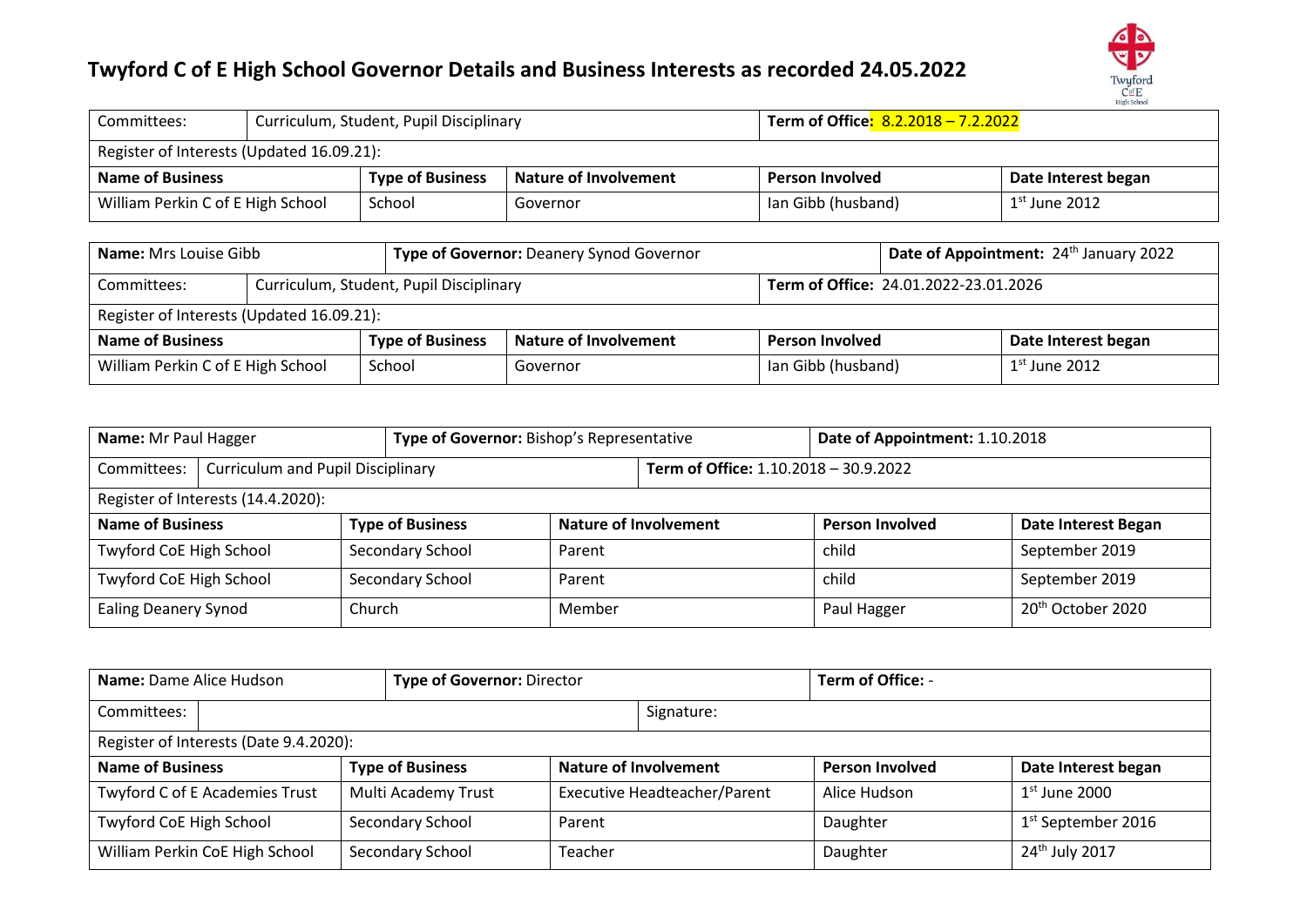

| St Anne's Brondesbury<br>Church                           |                                          |                         | Church Warden                                  |                                                                                   | Alice Hudson                            |                      | May 2015                     |                     |  |
|-----------------------------------------------------------|------------------------------------------|-------------------------|------------------------------------------------|-----------------------------------------------------------------------------------|-----------------------------------------|----------------------|------------------------------|---------------------|--|
|                                                           |                                          |                         |                                                |                                                                                   |                                         |                      |                              |                     |  |
| Name: Mrs Courtney John                                   |                                          |                         |                                                | Type of Governor: Non-Teaching Staff Governor<br>Date of Appointment: - 6.12.2018 |                                         |                      |                              |                     |  |
| Student<br>Committees:                                    |                                          |                         |                                                |                                                                                   | Term of Office: - 6.12.2018 - 5.12.2022 |                      |                              |                     |  |
|                                                           | Register of Interests (Update 16.09.21): |                         |                                                |                                                                                   |                                         |                      |                              |                     |  |
| <b>Name of Business</b>                                   |                                          | <b>Type of Business</b> |                                                | <b>Nature of Involvement</b>                                                      |                                         |                      | <b>Person Involved</b>       | Date Interest began |  |
| Twyford CoE High School<br>Secondary School               |                                          |                         | Deputy Administration & Communications Manager |                                                                                   |                                         | Courtney John        | 30 <sup>th</sup> August 2013 |                     |  |
| Multi Academy Trust<br><b>Twyford CoE Academies Trust</b> |                                          |                         | Employee                                       |                                                                                   |                                         | Arron John (Husband) | 16 <sup>th</sup> April 2018  |                     |  |

| <b>Name: Mrs Katy Ogunseitan</b>                          |  | <b>Type of Governor: Ealing Deanery Foundation Governor</b>           |  | Date of Appointment: 17.10.2017 |  |
|-----------------------------------------------------------|--|-----------------------------------------------------------------------|--|---------------------------------|--|
| Curriculum, Student and Pupil Disciplinary<br>Committees: |  | Term of Office: 17.10.2017-16.10.2021                                 |  |                                 |  |
|                                                           |  | Register of Interests (Date 9.4.2020): No relevant business interests |  |                                 |  |

| <b>Name:</b> Mrs Susie Marson                      | Type of Governor: Area Dean Representative |                       | Date of Appointment: 5.3.2020 |                                     |              |                        |                     |  |  |
|----------------------------------------------------|--------------------------------------------|-----------------------|-------------------------------|-------------------------------------|--------------|------------------------|---------------------|--|--|
| Committees:                                        | <b>Curriculum and Pupil Disciplinary</b>   |                       |                               | Term of Office: 5.3.2020 - 4.3.2024 |              |                        |                     |  |  |
|                                                    | Register of Interests (Update 16.09.21)):  |                       |                               |                                     |              |                        |                     |  |  |
| <b>Type of Business</b><br><b>Name of Business</b> |                                            |                       |                               | <b>Nature of Involvement</b>        |              | <b>Person Involved</b> | Date Interest began |  |  |
| <b>Edward Betham CoE Primary School</b>            |                                            | <b>Primary School</b> |                               | Deputy Headteacher                  | Susie Marson |                        | 16.12.2015          |  |  |

| Name: Mr Abi Rotimi                        |                                       | <b>Type of Governor: LDBS Foundation Governor</b> |                                       | Date of Appointment: 18.7.2017 |                     |  |  |  |
|--------------------------------------------|---------------------------------------|---------------------------------------------------|---------------------------------------|--------------------------------|---------------------|--|--|--|
| Committees:                                | <b>Student and Pupil Disciplinary</b> |                                                   | Term of Office: 18.7.2017 - 17.7.2021 |                                |                     |  |  |  |
| Register of Interests (Date $-$ 9.4.2020): |                                       |                                                   |                                       |                                |                     |  |  |  |
| <b>Name of Business</b>                    |                                       | <b>Type of Business</b>                           | Nature of Involvement                 | <b>Person Involved</b>         | Date Interest began |  |  |  |
| Chelsea & Westminster Hospital Trust       |                                       | Hospital                                          | Employee                              | Abi Rotimi                     | <b>July 2017</b>    |  |  |  |

| l <b>Name:</b> Mr Abi Rotimi |                                | <b>Type of Governor: LDBS Foundation Governor</b> |                                              | Date of Appointment: 18.7.2017 |  |
|------------------------------|--------------------------------|---------------------------------------------------|----------------------------------------------|--------------------------------|--|
| Committees: 1                | Student and Pupil Disciplinary |                                                   | <b>Term of Office: 17.7.2021 - 17.7.2025</b> |                                |  |